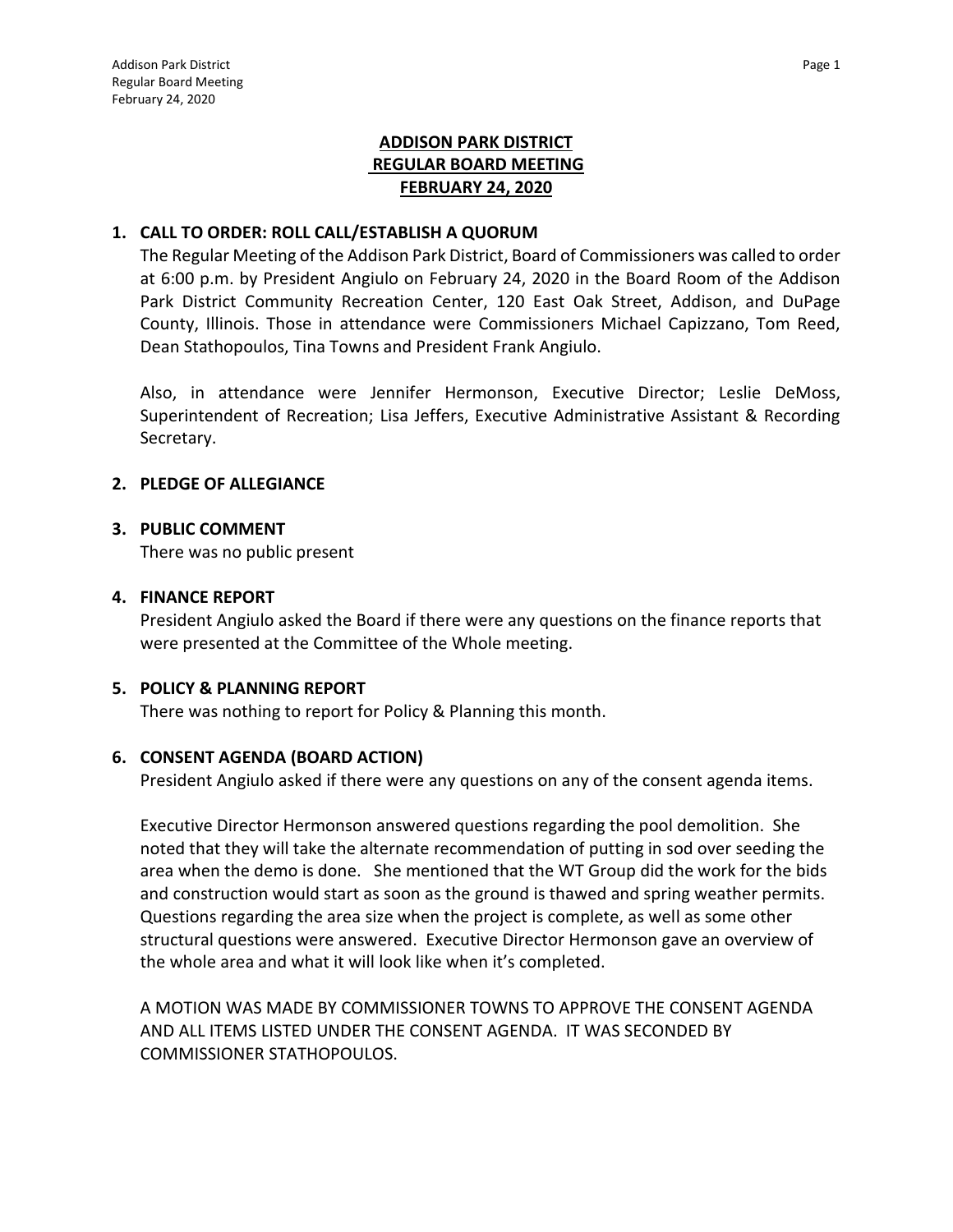#### ROLL CALL

- AYES: Commissioners Capizzano, Reed, Stathopoulos, Towns, and President Angiulo
- NAYS: None

## MOTION CARRIED.

## **7. DEPARTMENT REPORTS (Information Only)**

a) Business Department

Executive Director Hermonson reported that the community survey has been distributed and stressed the importance of the survey to the community.

#### b) Parks & Planning Department

Executive Director Hermonson reported that we are preparing for the snow this week and working on cleaning up some of the parks. She asked the residents to please let us know if you see any safety issues at your parks.

## c) Recreation Department

Superintendent of Recreation, Leslie DeMoss reported on the special events that are coming up and highlighted the Mom & Son Superhero night coming up along with the Easter egg hunt and pancake breakfast announcement.

#### **8. APD MONTHLY REPORT**

## **9. DIRECTOR REPORT AND COMMISSIONER COMMENTS (Information Only)**

- a) Executive Director's Report Executive Director, Jennifer Hermonson gave a brief update on current district meetings and events.
- b) Board Member Comments

#### **10. PRESIDENT'S APPOINTMENT OF PERSONNEL COMMITTEE**

President Angiulo, pursuant to the park districts personnel policy section 8.4 appointed each commissioner to serve on the personnel committee. President Angiulo asked for a motion to enter Executive Session in the boards capacity as the personnel committee to review the discipline, performance, or dismissal of a specific employee.

A MOTION WAS MADE BY COMMISSIONER TOWNS TO ENTER EXECUTIVE SESSION IN THE BOARDS CAPACITY AS THE PERSONNEL COMMITTEE TO REVIEW THE DISCIPLINE, PERFORMANCE OR DISMISSAL OF A SPECIFIC EMPLOYEE. IT WAS SECONDED BY COMMISSIONER STATHOPOULOS.